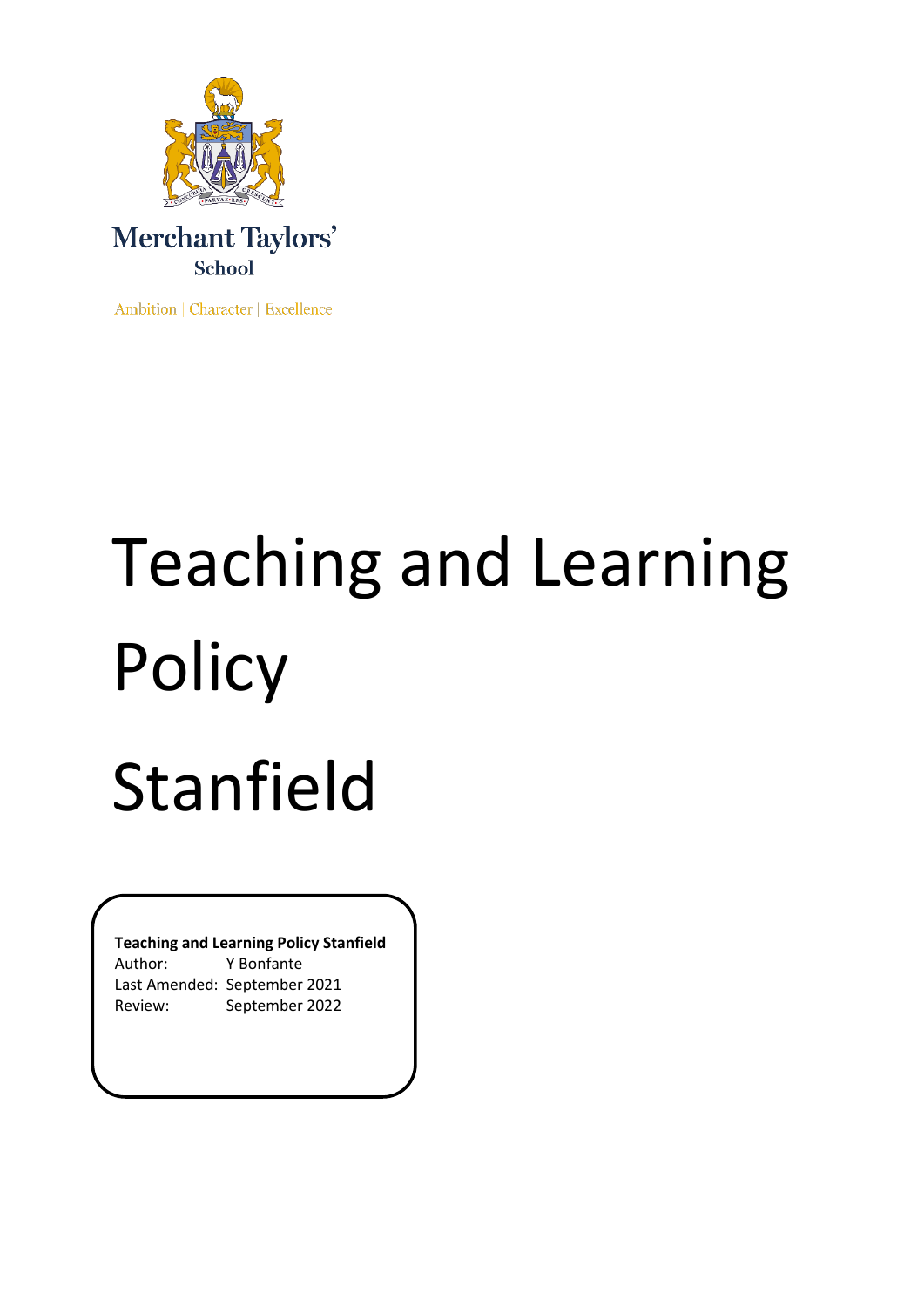# **TEACHING AND LEARNING POLICY**

## **1. INTRODUCTION**

Stanfield seeks to create a culture in which learning is highly valued and well supported so that all pupils fulfil their potential and leave school with a love of learning. The role of teachers is to facilitate the learning of the pupils. This policy sets out how teaching is to be undertaken so as to best promote learning. This policy also considers the role of agents other than the classroom teacher in the learning process.

# **2. PROMOTING LEARNING EFFECTIVELY**

A pupil can only be an effective learner if he/she is involved in the process of learning and can then apply that process to different contexts. To achieve this, we strive to meet the following eight learning objectives:

- I. Pupils learn with a sense of purpose and are interested in the subject matter
- II. Pupils have a belief that their attainment is a function of the manner in which they approach their learning and not pre-determined by personal characteristics
- III. Pupils recognise that they have a range of learning skills and an awareness of which ones they should employ in a given context
- IV. Pupils have a clear understanding of the success criteria when undertaking a learning activity
- V. Pupils are informed as to how well they are performing and what they need to do to improve
- VI. Pupils learn in an environment which is purposeful, open, collaborative and respectful so that they feel safe to test their ideas, ask questions and take risks. Mistakes are viewed as an inherent part of the learning process.
- VII. Pupils have access to high quality learning resources
- VIII. Pupils are set tasks which challenge all pupils regardless of prior learning and natural abilities
- 3. Effective Teaching:
	- enables pupils to acquire new knowledge and make good progress according to their ability so that they increase their understanding and develop their skills in the subjects taught;
	- fosters in pupils self-motivation, the application of intellectual, physical and creative effort, interest in their work and the ability to think and learn for themselves;
	- involves well-planned lessons and effective teaching methods, activities and management of class time;
	- shows a good understanding of the aptitudes, needs and prior attainments of the pupils, and
	- ensures that these are taken into account in the planning of lessons;
	- demonstrates good knowledge and understanding of the subject matter being taught;
	- utilises effectively classroom resources of a good quality, quantity and range;
	- demonstrates that a framework is in place to assess pupils' work regularly and thoroughly and use information from that assessment to plan teaching so that pupils can progress;
	- utilises effective strategies for managing behaviour and encouraging pupils to act responsibly
	- does not undermine the fundamental British values of democracy, the rule of law, individual liberty, and mutual respect and tolerance of those with different faiths and beliefs;
	- does not discriminate against pupils contrary to Part 6 of the Equality Act 2010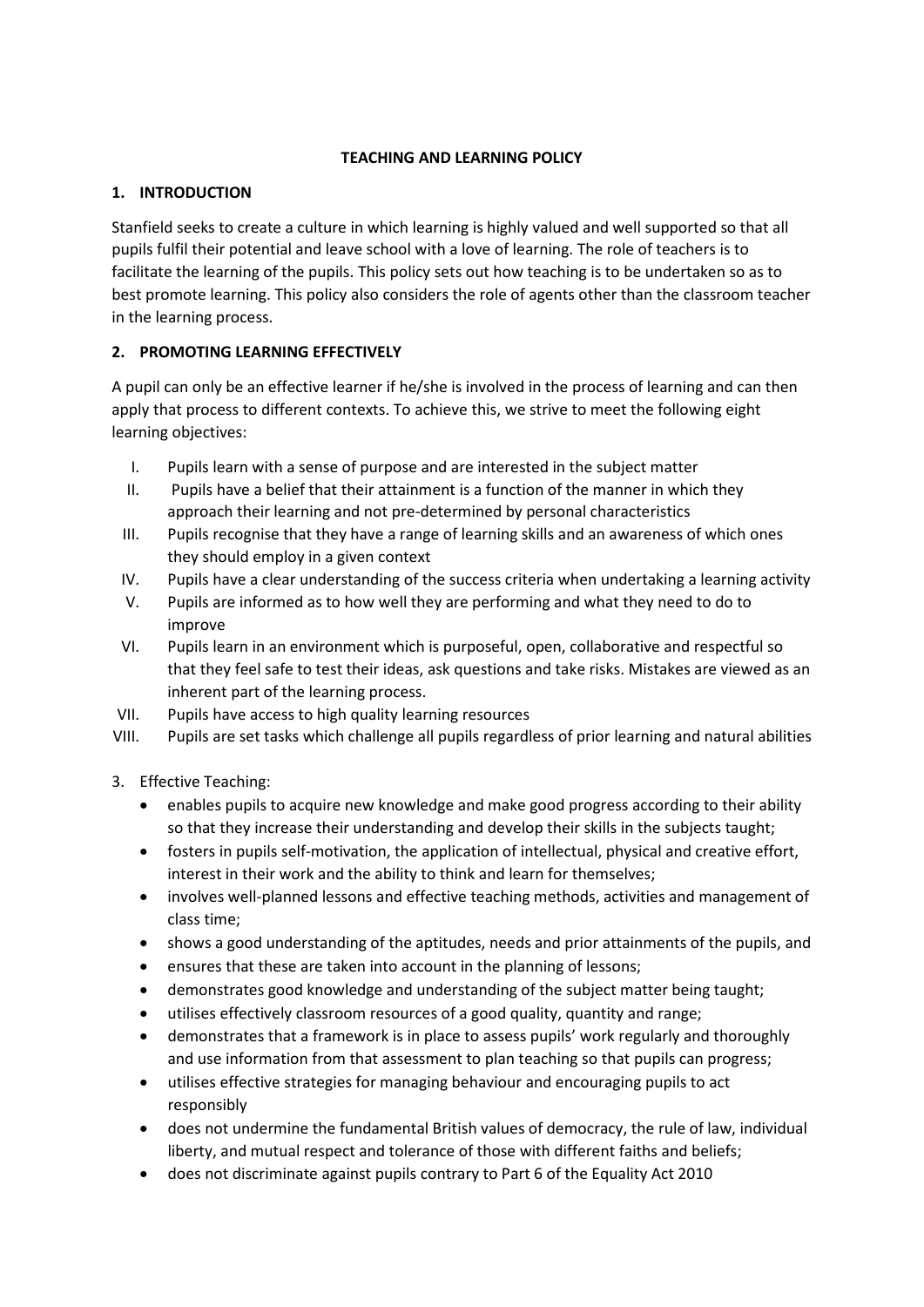#### 4. **ROLES AND RESPONSIBILITIES**

The eight pupil focused objectives rely on a range of agents fulfilling their roles and responsibilities which are designated as follows:

#### **4.1. Teachers**

- o The teacher should ensure that pupils are active learners by setting tasks which focus on the learning objectives and are both accessible and challenging to all pupils rather than merely presenting information to passive pupils.
- o Assessment by the teacher of pupils' learning plays a key role in the learning process. It should be used to inform the teacher when planning future lessons and tasks. It should be used by the teacher to give informative feedback to pupils. Feedback should help pupils and teachers to set targets for future learning. Success criteria should be clearly communicated. Within Stanfield, the Assessment Policy sets out the range of assessment methods that teachers should use regularly and thoroughly and teachers use information from that assessment to plan teaching so that pupils can progress. Both the school wide Assessment and Reporting Policy gives further guidance to the form written feedback should take. Teachers should, where appropriate provide opportunities for peer and self-assessment to encourage pupils to be reflective and to understand better success criteria. Teachers should encourage and support pupils to give constructive feedback to their peers. Both homework and class-work is suitable for peer or self-assessment.
- o Dialogue between a teacher and pupils and between a pupil and other pupils is a powerful learning tool: it reveals hidden misunderstandings, is useful in ensuring targets set are appropriately challenging, is an essential tool for assessment and can also be used to promote higher order thinking. Teachers should consider carefully the questions they ask do not just test whether pupils have absorbed information. Questions in lessons should include open ended ones designed to uncover pupils' insights and misconceptions and to push them towards a better understanding. Teachers should also promote written dialogue when they mark work by providing opportunities for pupils to demonstrate they have taken on board and acted upon the targets they have been set.
- o Teachers should consider the language they use. Praise should focus on the way pupils have completed a task rather than just the outcome or a pupil's innate qualities.
- o Teachers should maintain high standards of behaviour so that pupils feel safe and are focused on their learning. Expectations of behaviour should be made clear and the teacher should model behaviour conducive to learning. If pupils are not meeting the required expectations of behaviour the teacher is responsible for taking action proportionate to the offence in accordance to the Behaviour Policy.
- o Teachers should collaborate with peers to share good practice and useful learning resources.
- o Teachers should take advantage of opportunities to develop their practice such as: engaging with training, evaluating the impact of their pedagogy, observing others and seeking advice from colleagues.
- o Teachers should be aware of and implement guidance from the Learning Support Department to help pupils with additional learning needs achieve their full potential.
- o Teaching and learning is in line with Part 6 of the Equality Act 2010.
- o Teaching and learning does not undermine the fundamental British values of democracy, the rule of law, individual liberty, and mutual respect and tolerance of those with different faiths and beliefs.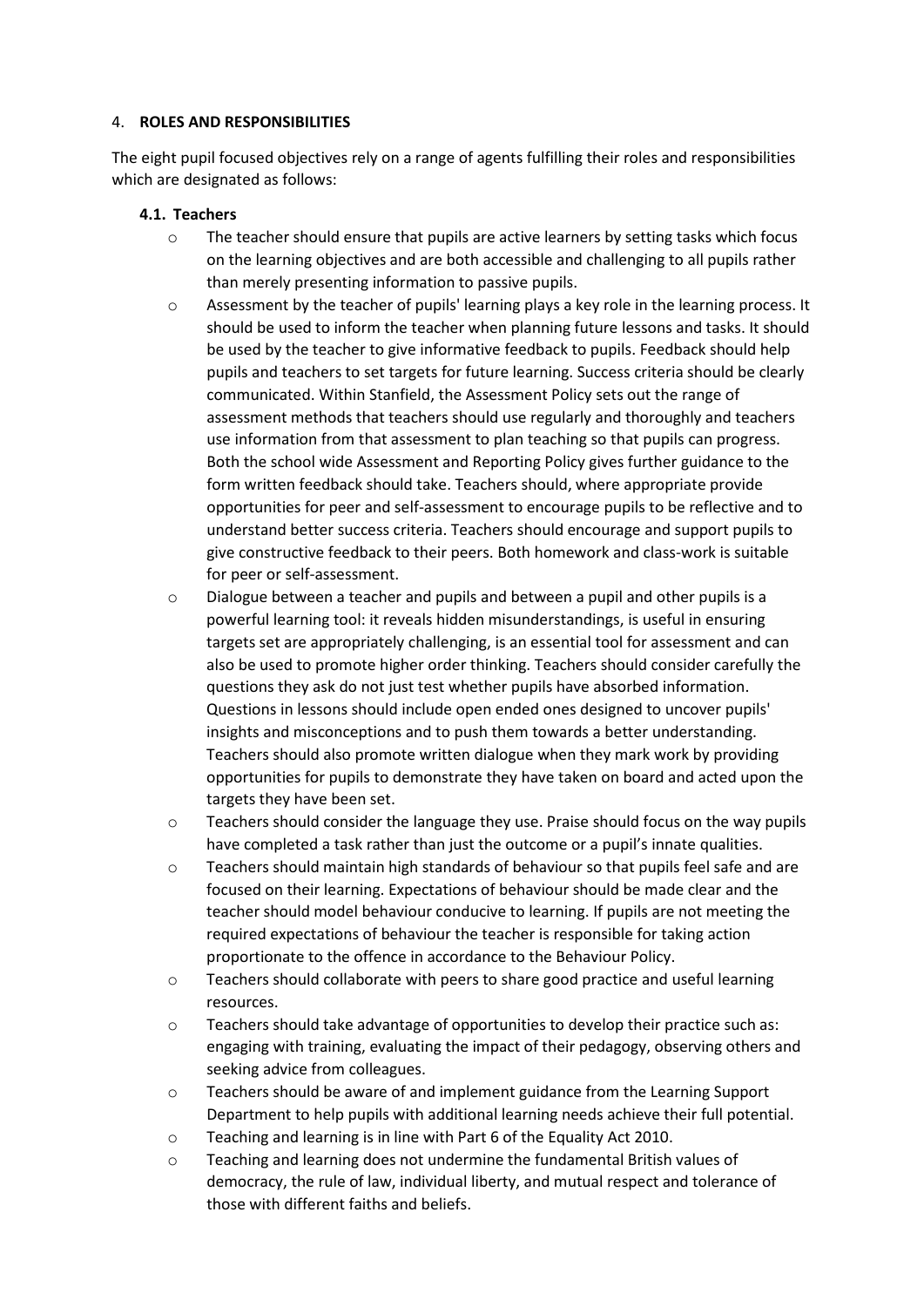o Remote education plans remain in place for pupils and all standards of teaching and learning afore mentioned apply. Pupils who are required to self-isolate on account of COVID-19 will be offered remote teaching and learning, with lessons offered in line with the School Remote Learning Policy and Expectations.

## **4.2. Deputy Head / Subject Leaders**

- o The Deputy Head and Subject Leaders should monitor the learning experience of pupils to ensure an appropriate level of consistency across the school. In order to do this they should undertake: lesson observations of their team members' lessons, exercises in pupil voice, and scrutiny of pupils' work and staff marking ("book looks"). The Deputy Head / Subject Leaders should use this information to work out priorities for future departmental developments. If the Deputy Head / Subject Leader uncover instances of standards not being met they should take action to address the issue and then continue to monitor the situation to check the issue has been resolved. The Headmistress should be kept informed if instances of underperformance are not rectified, repeated or are considered sufficiently serious.
- o Records of monitoring activities described in 2.1 and minutes of meetings should be kept.
- $\circ$  If a teacher indicates that there is a pupil who is having problems in terms of their performance or behaviour then the class teacher should offer support and advice and ensure that parents and pastoral teams have been informed. The Deputy Head / Key Stage Leader should facilitate department wide discussion about strategies to help pupils with difficulties to encourage the sharing of good practice. The Deputy Head should review the monitoring of the pupil with the class teacher.
- o The Deputy Head / Key Stage Leaders should support the teachers by facilitating the sharing of good practice and resources by all members of their team. They should help staff within the team to plan and build on existing skills, enhance performance and to provide a strategic input to Stanfield's future success.
- o The Deputy Head / Subject Leaders are responsible for ensuring that the curriculum on offer is well-balanced, stimulating, challenging and interesting and fulfils the requirements of the curriculum. Subject Leaders are responsible for writing subject schemes of work, but the Deputy Head should oversee this.
- o Deputy Head / Subject Leaders should ensure that teachers and pupils have access to the most appropriate resources to support learning within the constraints of Stanfield's budget.

## **4.3. Senior Management Team (SMT)**

- $\circ$  The SMT is responsible for coordinating and monitoring the different sections of the Stanfield community to achieve the best possible learning outcomes.
- o The SMT should facilitate and support the development of teaching skills.
- $\circ$  The SMT is responsible for whole school curriculum decisions with the aim being to well-balanced, stimulating, challenging and interesting and fulfilling the requirements of the curriculum and entrance assessments for Year 6 pupils.
- o The SMT should set the agenda for the future direction of teaching and learning in terms of: the focus of staff training, priorities set for Subject Leaders to monitor and annual evaluation of the learning experience of pupils across Stanfield.
- o The SMT should set school rules and ensure they are enforced to ensure pupils feel safe and in the right frame of mind to learn.

## **4.4. The Learning Support Department**